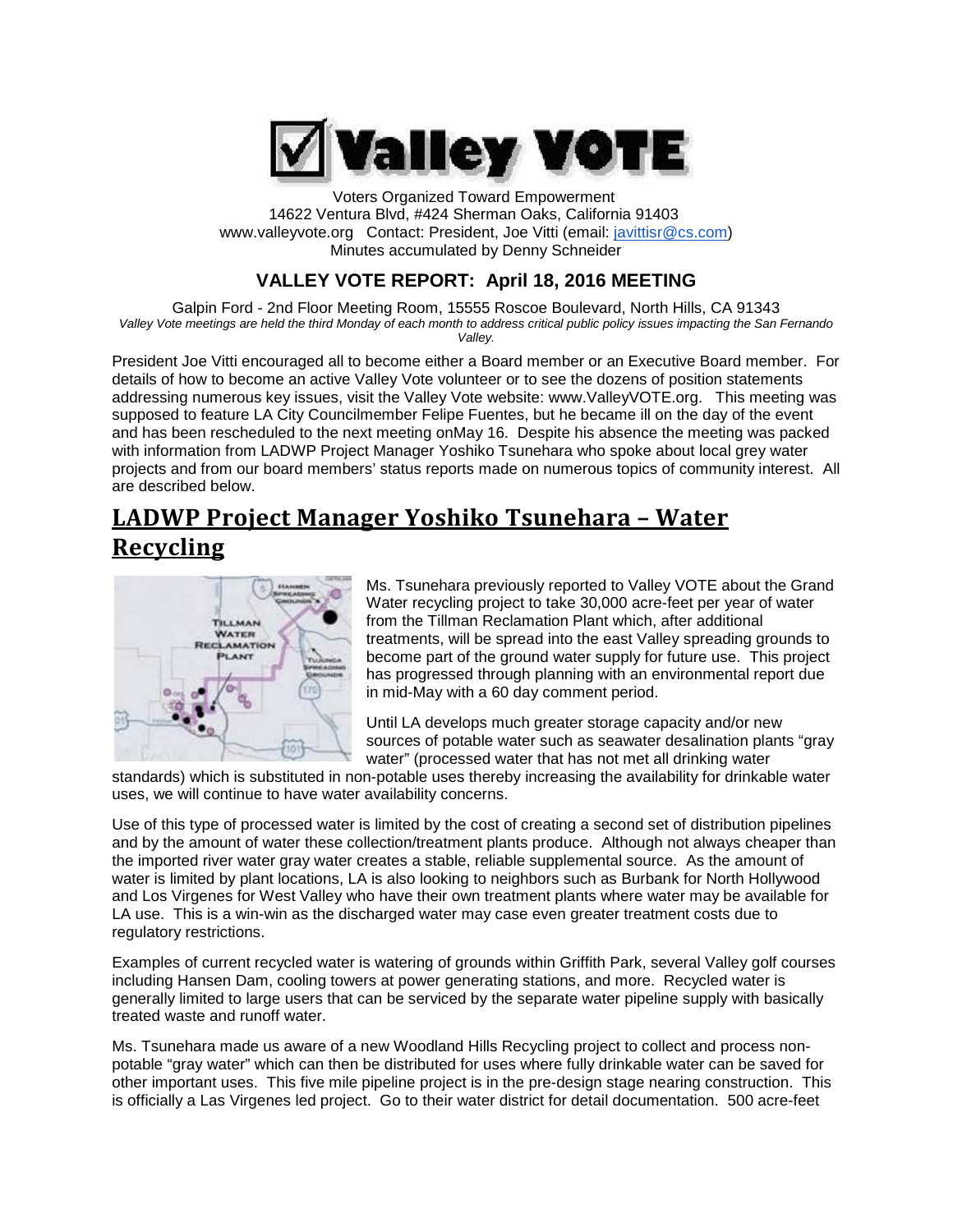per year of potable water will be saved by LA with this project. The LA pipeline distribution project is hoped to start in 2017 to be finished in 2019.

There will be many more of these projects coming. This is part of the total objectives of the Urban Water Management Plan which can be found in the LADWP.com website.

Questions about watering medians with trucks were raised. This has not started. LADWP is working with Bureau of Street Services on this.

## **COMMITTEE REPORTS**

### **Don't Nail the Job Coffin - Vic Viereck**

Due to already being one of, if not the highest taxed states in the country, businesses (employers) are leaving California for other states. That means jobs are leaving California. Just recently (among others) the State of California and the City of Los Angeles mandated a minimum wage pathway to \$15.00 an hour (with later increases approved). The new minimum wage, plus related payroll taxes and workers compensation insurance will be pricing even more employees out of work.

Especially now, what California does not need is another increase in expansive taxes and expensive taxes. But some people are promoting split-roll taxation, changing Proposition 13. They supposedly just want to only increase property tax on commercial property. While the check for property tax comes from the commercial property owner, through what's called a triple net lease, the commercial tenant (large and small) reimburses the property owner. But for the commercial tenants to cover that cost, they need to do one or more things. Those include raising prices to us (the customers), reducing employment, and/or if possible, reduce other costs. If the tax cost price increases, job cuts, and other cost cutting fail to cover the cost increases, businesses will close. For many, especially after the minimum wage, the SPLIT ROLL will become another Nail in the Job Coffin.

The only advantage it might create is all the vacated housing and available water supply as people leave California. Since 1979 Proposition 13 has spared many Californians from losing their homes and jobs. It has been a blessing to California's economy. Victor N. Viereck [\(818\) 985-9174](tel:%28818%29%20985-9174) [vicviereck@sbcglobal.net](mailto:vicviereck@sbcglobal.net)

## **Adult Use Marijuana Legalization Initiative – David De Voss**

Twenty-three states now permit medical marijuana. Four of them allow recreational marijuana sales. California may became the fifth state to legalize pot if the Adult Use of Marijuana Act scheduled for next November's ballot is approved.

The state initiative is being bankrolled by Napster founder and former Facebook president Sean Parker, who donated more than \$1 million to the \$2.25 million already raised. George Soros has contributed \$500,000. Progressive Insurance kicked in \$250,000. The NAACP is even backing the initiative.

The Adult Use of Marijuana Act will allow any one 21 or older to possess and use an ounce of marijuana. Cultivation, distribution and sale will be regulated. A 15% tax will be levied on all retail sales.

With interest in the Senate race almost nil and little enthusiasm for any of the presidential candidates, the marijuana initiative is expected to draw most press attention and campaign cash. Political pundits in Sacramento estimate that between \$425 million and a half billion dollars will be spent on the campaign.

Opponents hoped to derail the initiative by insisting marijuana cultivation would waste water. But the Mendocino Cannabis Policy Council disproved that notion by showing that an eighth of an ounce of marijuana takes 1.9 gallons of water to produce. That's less than the amount needed to produce a head of broccoli and about the same as required to grow one almond.

What will the Adult Use of Marijuana Act's approval mean? Let's look at Washington State where one Seattle pot store has \$1.4 million a month in sales. There are 223 marijuana stores in Washington that collectively sell products worth \$260 million. Last year, they paid \$65 million in taxes.

There are nearly 450 marijuana dispensaries in LA County. Imagine if everyone were paying a 15% sales tax. We could improve the LA River. Turn the Orange busway into a mass transit rail line and begin work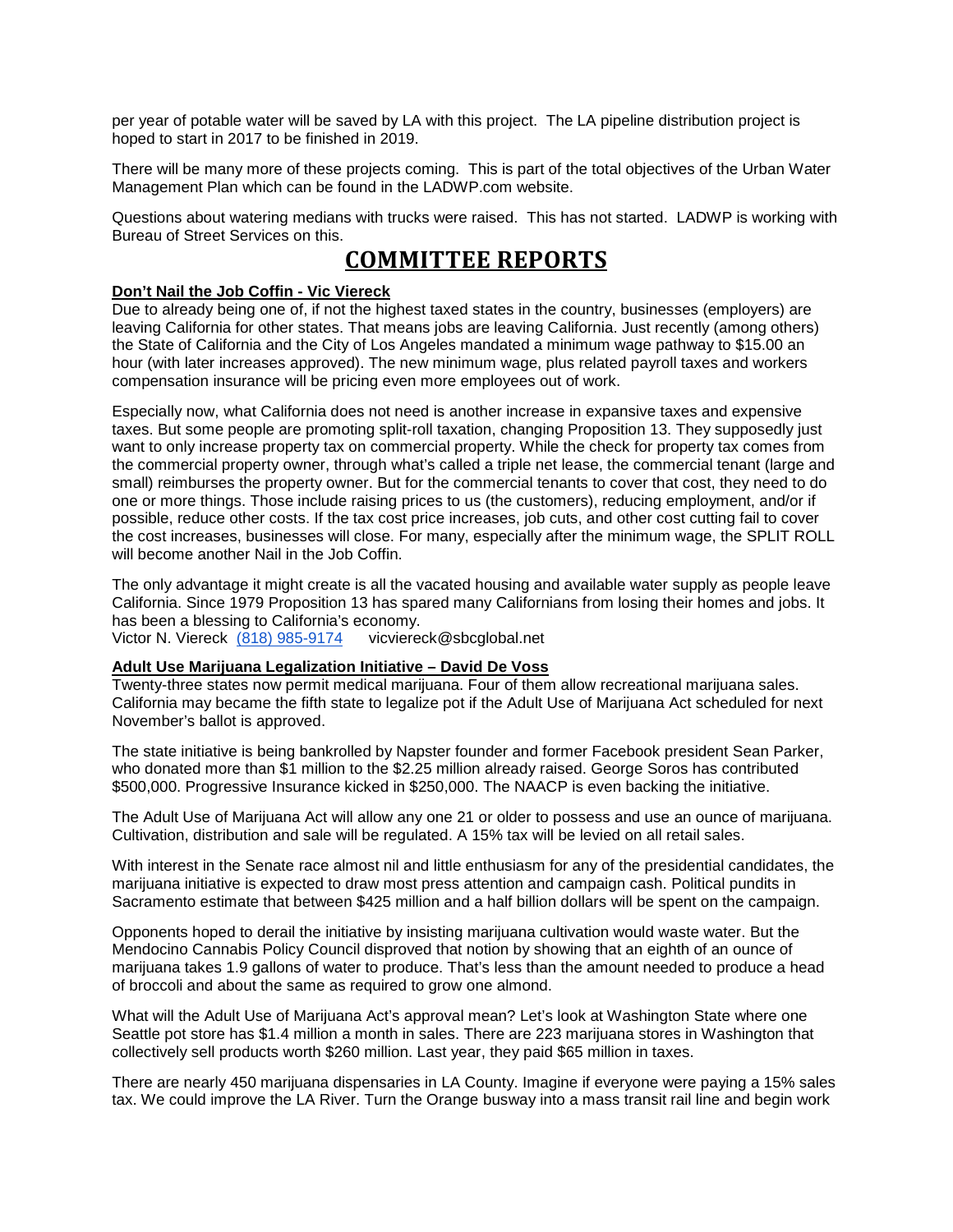on the Van Nuys to Westwood subway. For individual investors, the sky is the limit. Several venture capitalists believe Big Marijuana will eclipse Big Tobacco and create more millionaires than Microsoft. David De Voss [eastwestnewsserv@aol.com](mailto:eastwestnewsserv@aol.com)

#### **Veterans Affairs Ernie Hilger**

The Draft Master Plan for the West Los Angeles (WLA) Department of Veterans Affairs (VA) campus has been approved.

The US House of Representatives Veterans Affairs Committee unanimously passed H.R. 3484 on Feb.19, 2016 reaffirming and codifying the Veteran Centric Policy at the West Los Angeles VA. Details can be The Federal Register Notice on Feb. 19, 2016.

The bill responds to over 1000 public comments received in response to the Preliminary Draft Master plan that the VA published on October 22, 2015 in a "Request for Comment".

An integral part of the H.R. 3484 bill includes the Formation of the West Los Angeles (WLA) Community Veterans Engagement Board (CVEB) Greater Los Angeles (GLA) now in process: there will be a steering committee made up of between 10 -12 individuals who will develop a charter, put forth names of individuals that are knowledgeable in the subject matter and committed to making it work as the board chairperson, co-chair(s) and general members of the board.

The VA envisions the development of supportive housing on campus pursuant to legislation Congress recently introduced in both houses. VA has a phased development plan of 1,200 supportive housing units on the campus.

The estimated schedule for completion of the first phase is: ''Specifically, after legislative enactment, the proposed timeline involves developing 490 units within the first 30 months, 280 additional units within 4 to 5 years, and 430 additional units within 6 to 10 years—all totaling 1,200 units.''

The goal will be to strategically locate units designated for those underserved populations, in a manner to provide convenient access to the pertinent care and services that they will need, in a safe setting and environment.

Along with development of those units would be Veteran focused supportive service leases, geared towards Veteran Health and wellness, nutrition and spiritual wellness, education, vocational training, skills building, peer activities, socialization, and physical recreation, assistance with legal issues and federal benefits, volunteerism, family support services, child care services, and transportation.

Regarding the issue of helping active - duty service members to transition to Veteran status, VA plans to offer and provide transition services in the southwest corner of the VA campus, near the U.S. Army Reserve Center and Army National Guard Recruiter facilities adjacent to the GLA campus. Ernie Hilger [erniehilger@hotmail.com](mailto:erniehilger@hotmail.com)

### **Airport Report Denny Schneider, Alliance for a Regional Solution to Airport Congestion, ARSAC**

It's now Thanksgiving EVERY day at LAX. That is, everyone is thankful for getting to their flight after fighting enormous traffic delays whether arriving from the 405 or either direction of Sepulveda Blvd.

There are numerous projects being approved for LAX costing \$Billions with the objective of making it more convenient to access the airport or improve the terminals. I'll leave it to the travelling public to decide if Los Angeles is being successful. Saturday past I had to make four visits into LAX. Not once did it take less than ten minutes from the LAX entrances of either the 96th Street bridge or Century Boulevard to get to Terminal 1.

Kudos to the LAWAPD traffic officers who are working to make the best of a bad situation. Their new mandate is to politely welcoming visitors. This has become increasingly difficult when patience is short from the long backups to get to the terminal curbside. These officers are directing traffic into the two curbside lanes bringing some order to the massive chaos. The officers reported to me that they are working to ensure that vehicles safely depart and embark their vehicles by stopping traffic to allow the vehicles to exit the drop off areas. I asked how well the new Transportation Network Vehicles (TNC)